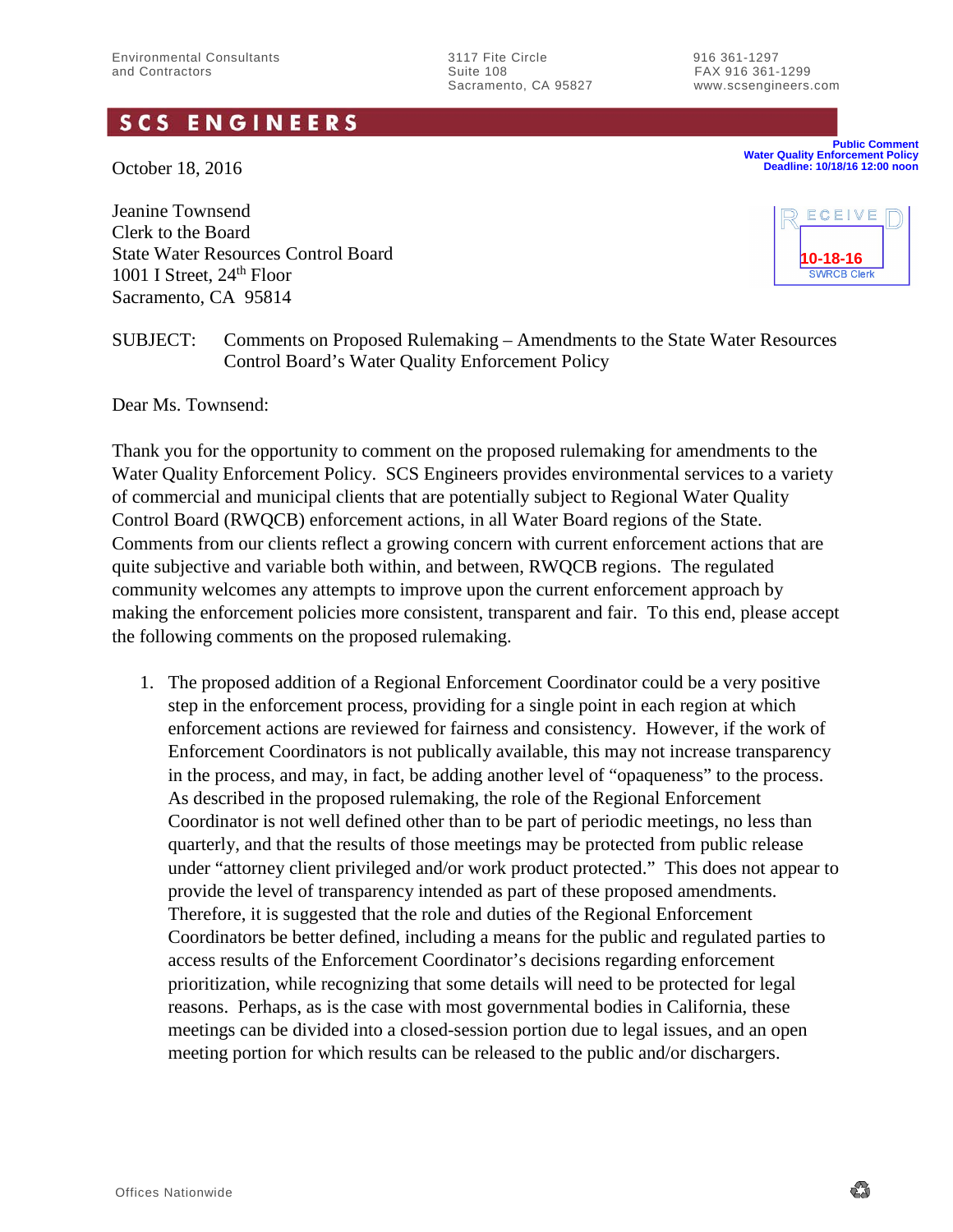Ms. Jeanine Townsend Clerk to the Board October 18, 2016 Page 2

- 2. As described in the proposed amendments, the role of the new Enforcement Coordinators appears to be largely an internal function to the Regional Board enforcement process. If this is the case, an opportunity for more transparent, consistent and fair enforcement actions may be missed. It is suggested that the role of the Regional Enforcement Coordinators include the ability to meet with dischargers, if requested, at appropriate times, to discuss possible enforcement actions, reasons for the actions, and facts leading to the actions. The most appropriate point for this meeting may be when enforcement actions are proposed to move from informal enforcement actions to formal enforcement actions, as defined in Appendix A. By adding a notification and review step prior to formal enforcement actions, this affords the Discharger the opportunity to state their case to the Enforcement Coordinator, which will help provide a more transparent, fair, and potentially less subjective process than the alternative of the Enforcement Coordinators being responsible for prioritizing enforcement actions based solely on the input of RWQCB staff. This opportunity to meet with dischargers may lead to changed prioritization for enforcement, or even the avoidance of formal enforcement actions, and may also lead to less adjudication issues based on what is perceived as unfair, inconsistent enforcement.
- 3. It is suggested that the language related to the Regions prioritizing enforcement actions against one discharger to "likely encourage similarly situated members of the regulated public to voluntarily identify, and avoid or correct similar violations" (Section II, B. 11.) be removed. This sounds like one discharger can receive a higher prioritization for enforcement actions just to "set an example" to others in order to achieve greater compliance as a whole. This certainly does not reflect the stated intent of fairness and consistency being proposed in the amendment language. It is our opinion that enforcement should be consistent based on the facts of each individual case, and not on a subjective, perceived ability to effect compliance changes on other parties through enhanced enforcement actions on one party alone.
- 4. The proposed amendments state the Administrative Civil Liabilities (ACL) enforcement actions against one discharger do not need to be compared to other actions taken by the Board (Section VI. A. first paragraph). It is suggested that the opposite be required so as to provide more fairness and consistency, which are among the stated goals of these amendments. While it is recognized that each case will be unique in some aspects, a comparison to other ACL enforcement actions for similar situations is warranted. An ACL assessment found to be significantly different than those levied in other similar cases, could certainly lead to increased challenges in adjudication, where the courts typically look at similar cases in order to levy judgements. Since Enforcement Coordinators are to be established for each region, it seems that a logical part of their duties would be to evaluate all proposed enforcement actions in terms of consistency with enforcement actions at other sites, including levying ACLs and the amount of proposed ACLs.